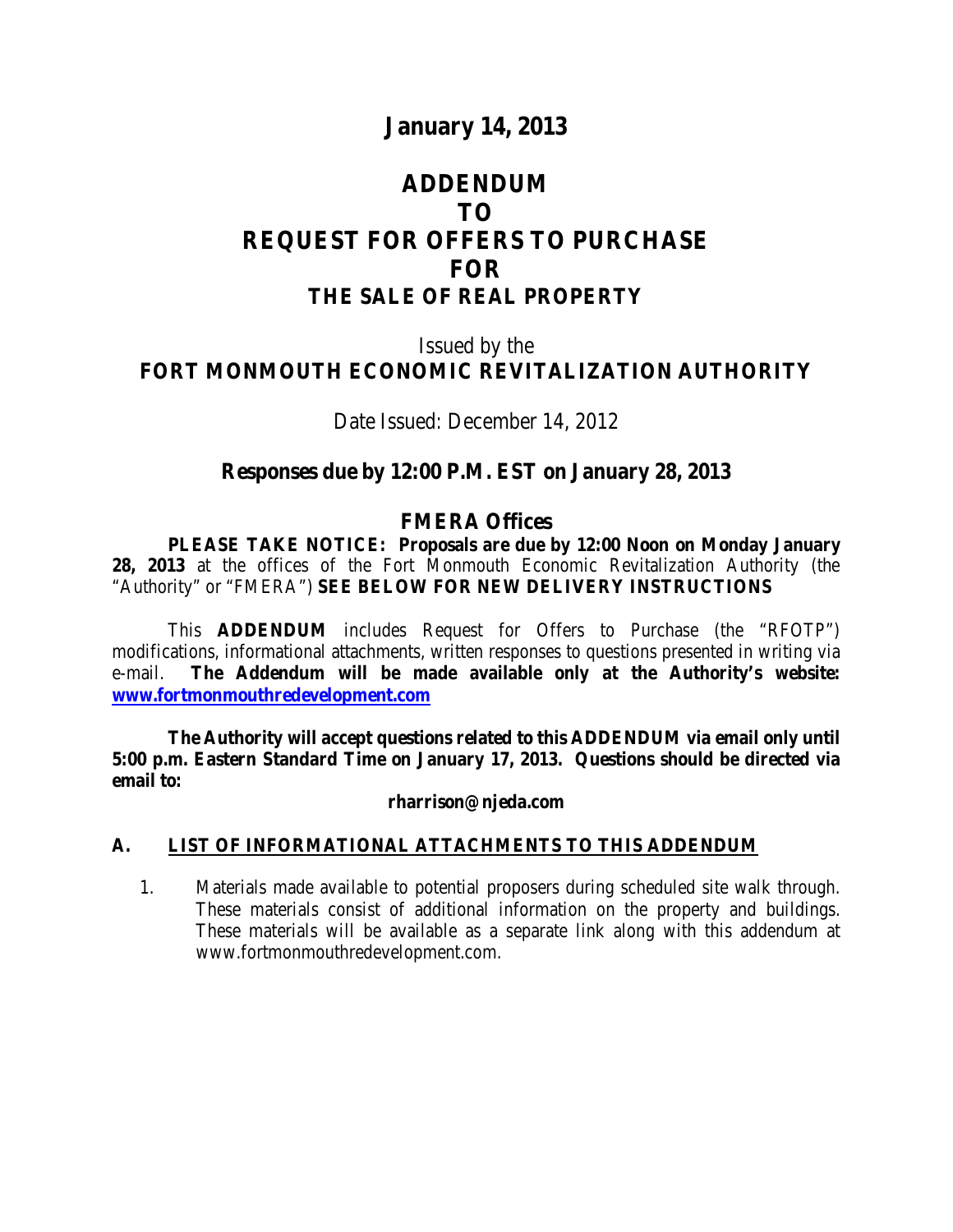## **B. MODIFICATIONS ISSUED BY THE AUTHORITY**

1. Refer to page 6 "Section 4.0 OFFER SUBMISSION" Replace the first three paragraphs with the following:

**"Five (5) copies** of the Offer (one (1) unbound, original; three (3) bound copy and one (1) copy in PDF format on a CD) must be submitted marked "REQUEST FOR OFFERS TO PURCHASE FOR THE SALE OF REAL AND PERSONAL PROPERTY" in a sealed package and addressed to:

> Bruce Steadman Executive Director Fort Monmouth Economic Revitalization Authority

**Proposals must be received by January 28, 2013 at 12:00 P.M., Eastern Standard Time (EST). Proposals may be delivered via an overnight service (FedEx or UPS) to 100 Barton Avenue, Oceanport, NJ 07757.**

**Hand delivered proposals must be received at the FMERA Staff Office, Second Floor, Russel Hall, Fort Monmouth by January 28, 2013 at 12:00 P.M. EST. Anyone seeking to utilize hand delivery must contact Regina McGrade [rmcgrade@njeda.com](mailto:rmcgrade@njeda.com) or 732-720-6350, no later than 3:00 P.M. on Friday, January 25, 2013, for delivery instructions and directions.**

**For US mail delivery, please mail to FMERA, P.O, Box 267, Oceanport, NJ. All US mail deliveries must be received by January 28, 2013.**

#### **Proposals will be publically opened on January 29, 2013 at 10:00 A.M. at the FMERA Public Office located at 15 Christopher Way, Eatontown, NJ 07724.**

No faxed or email Proposals will be accepted. Proposals received after the time and date listed above will not be considered."

## QUESTIONS AND ANSWERS RECEIVED VIA E-MAIL

1. **Q**: Is there a requirement for COAH to be interspersed or can the 20% COAH be stand alone?

**A:** There is no requirement so it can be bid either way although there is a recommendation that it be integrated. The problem here is - what is the foot print that the integration would apply to. If we have a number of neighborhood centers and some affordable in each but they are within one building in each neighborhood it could still be considered integrated. Bottomline - there is no requirement.

2. **Q**: Could you explain the prevailing wage requirements for the project? **A**: All construction/site work for the initial redevelopment as called for in the purchase and sale agreement reached by us and the successful proposer, must abide by NJ Prevailing Wage rules, future development that FMERA is not a party to will not require prevailing wage.